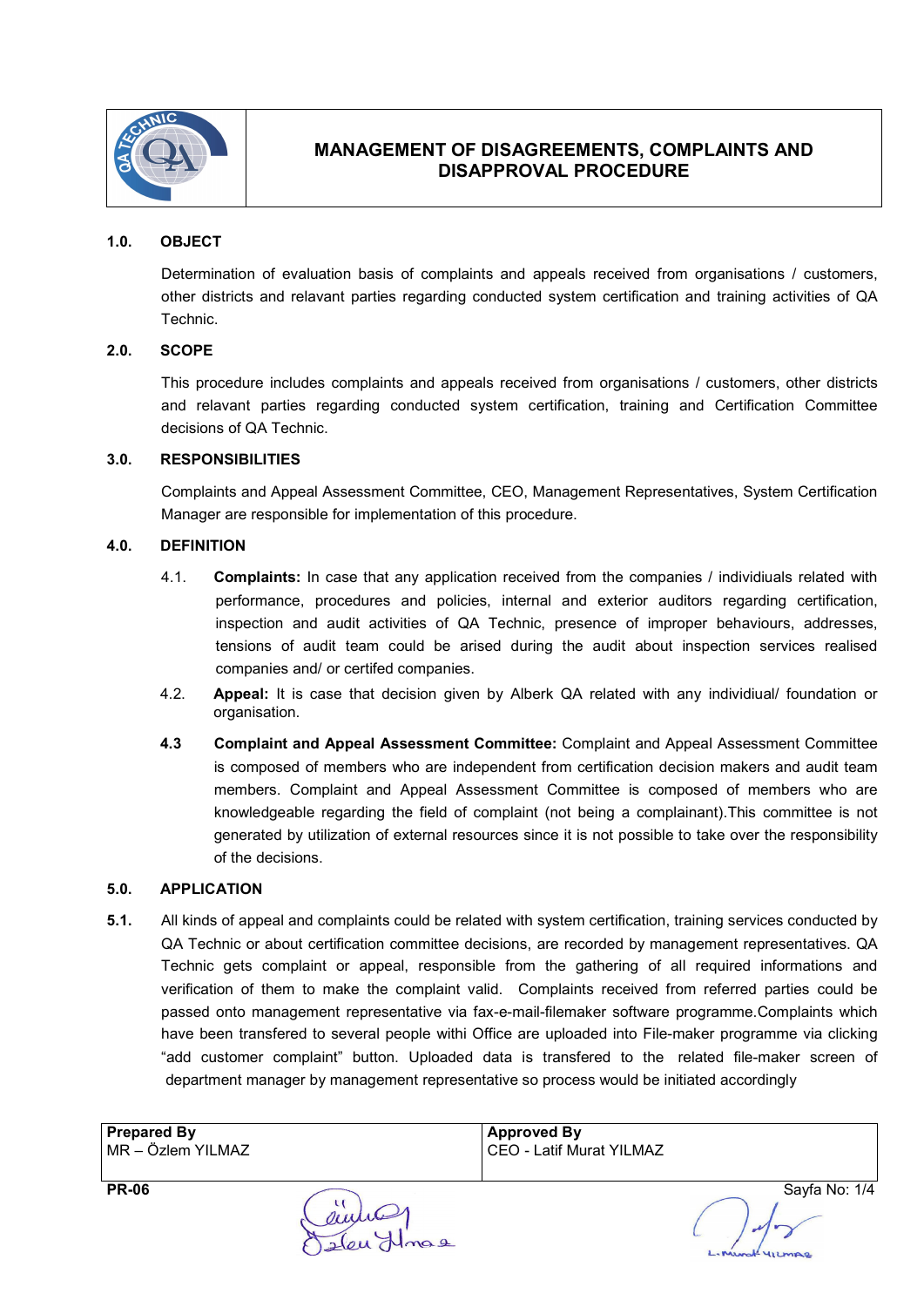

QATECHNIC takes over the responsibility for all decisions at all levels of the complaints-handling process.

Submission, investigation and decision on complaints do not result in any discriminatory actions against the complainant.

- 5.2. Complaints could be communicated to management representative via fax-email-file-maker.Complaints received by another personnel is able to communicate complaint via clicking "add customer complaint" button.. Uploaded complaint is directly transfered to the related part where quality management representative has access; so that complaint handling-process would be initiated.
- 5.3. Complaints received from the customers regarding running of services in QA Technic or complaints received from other parties (ultimate consumer), related with activities of the company, are recorded with Complaint / Disapproval Evaluatıon And Decısıon Form and followed up with the Customer Complaints Follow-up Form. Customer Complaints Follow up Form Announced to related parties that complaint is received. Then, it is assessed at most within 1 week considering previously received similar complaints and if the Corrective and Preventive Activity is required, it is started. This activity results are delivered to complaint holder within at most 2 weeks in writing depending on solution method. If the activity is not concluded within 2 weeks, enlightenment about status and completion period of the activity is implemented to customer in writing. If the results regarding to activity are not found satisfactory, subject of objection is taken to agenda of Complaint and Appeal Assessment Committee by CEO. Complaint and Appeal Committee will be established from at least 3 person who are experts in their fields and will beselected by Management Representative depending on status of appeal. Prior to resolution of case, Confidentiality agreement is signed by Committee members.
- 5.4. People will be selected to the committee, are chosen considering complaint and appeal subject, and impartiality principles. Complaint and Appeal Committee is obtained depending on the type of appeal. Impartiality committee will assess them by investigating their impartiality. Complaint and Appeal Assessment Committee have full independence in decisions. The committee can not be prejudiced by any authorised person.
- 5.5. Decision taken by the committee, is sent to related party at most in 15 days after meeting date. Recordings belong to complaints are concluded as a result of running of corrective and preventive activity procedure, are kept by management representative and one copy of customer complaint follow up form is sent to CEO prior to management review meeting. As a result of complaint or appeal, if any application including all of the activities of QA technic is required, required application would be started by management representative.
- 5.6. When the customer complaints related with nonconformities in the quality system of certificated client, reached to the QA Technic, announced to organisation in writing and a feedback related with the arrangements regarding occured complaints, requested at most in 2 weeks. Received informations are evaluated by CEO. Depending on the significance of complaint, an audit can be performed to organization or the organisation's records regarding customer complaints, are checked to see whether it is regularly recorded or not during audit which is performed at normal audit time.

| <b>Prepared By</b> | Approved By                |
|--------------------|----------------------------|
| MR - Özlem YILMAZ  | I CEO - Latif Murat YILMAZ |

PR-06 Sayfa No: 2/4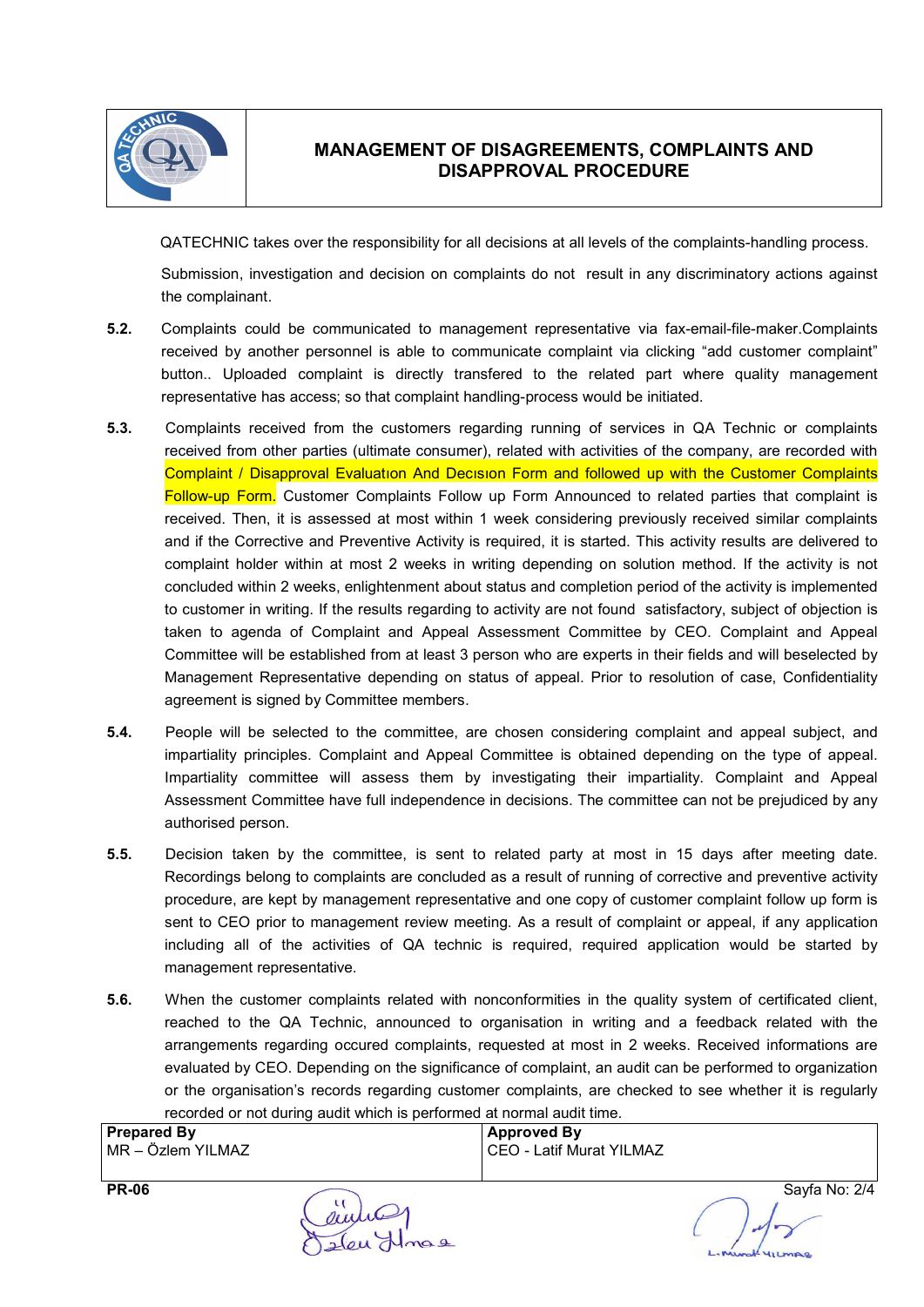

- 5.7. When the appeals againts to given decisions as a result of Certification Committee and inspection results, delivered to QA Technic, subject of objection is transferred to agenda of Complaint and Appeal Assessment Committee by CEO.
- 5.8. Discussion date of issue related with appeal, name and CV's of complaints and appeal committee members are notified to interested party for their confirmation and interested parties can participate to the meeting in case of their request. If there is any appeal to one of the complaint and appeal members ,ony if there is a valid reason, by complaint owner, one of associate members of complaint and appeal members is included to committee. Cirruculum vitae's of committee members are re-confirmed. The issue is evaluated by committee and meanwhile, opinion of expert can be applied in case of requirement. Expert whose opinion will be asked, need to have at least 3 years Lead auditor experience and had to conduct at least 3 audits. Committee gives an exact decision in 15 days following the receival of appeal by QA Technic. The decision is given by majority of votes.
- 5.9. Complaint and Appeal Committee's decision is declared to organisation/individiual who are appeal owner, and management representative in writing and filed.
- 5.10. Interested unit and management representative evaluates received informations statistically and bring forward these assessments to agenda of Management Review Meetings.
- 5.11. Decisions are taken by Complaint and Appeal Committee in the nature of solution and indisputable. In case that decision of this committee found insufficient by complaint or appeal owner, referral of issue to German Courts announced to interested party.
- 5.12. The individiual who is the owner of complaints or appeal and subject of complaint / object should be kept as confidential. It has to be assured that both parties do not face to each other. Evaluation period should be declared to both sides depending on the type of complaint or appeal. It should be paid attention that period shouldn't exceed the 15 days
- 5.13. Result related with the issue should be announced to the party who is subject of complaint or appeal and the complaint / appeal owner. All of records should be conserved. The status of the complaint is followedup via File-maker software programme.
- 5.14. Following the receival of complaint or appeal, QA Technic should confirm whether the complaint or appeal is related with certification activities which are under the responsibility of QA Technic, or not.
- 5.15 If the received complaint is related with certified client, effectivity of certified management system's should be considered while investigation of complaint.
- 5.16 Complaint should be directed to mentione client by QA Technic within appropriate time period and follow up of issue is performed QA Technic Management Representative.
- 5.17 In case that the customer suffer from a loss and the client is acknowledged to be right about complaints, professional liability insurance will be stepped in.

| <b>Prepared By</b> | Approved By              |
|--------------------|--------------------------|
| MR - Özlem YILMAZ  | CEO - Latif Murat YILMAZ |

PR-06 Sayfa No: 3/4